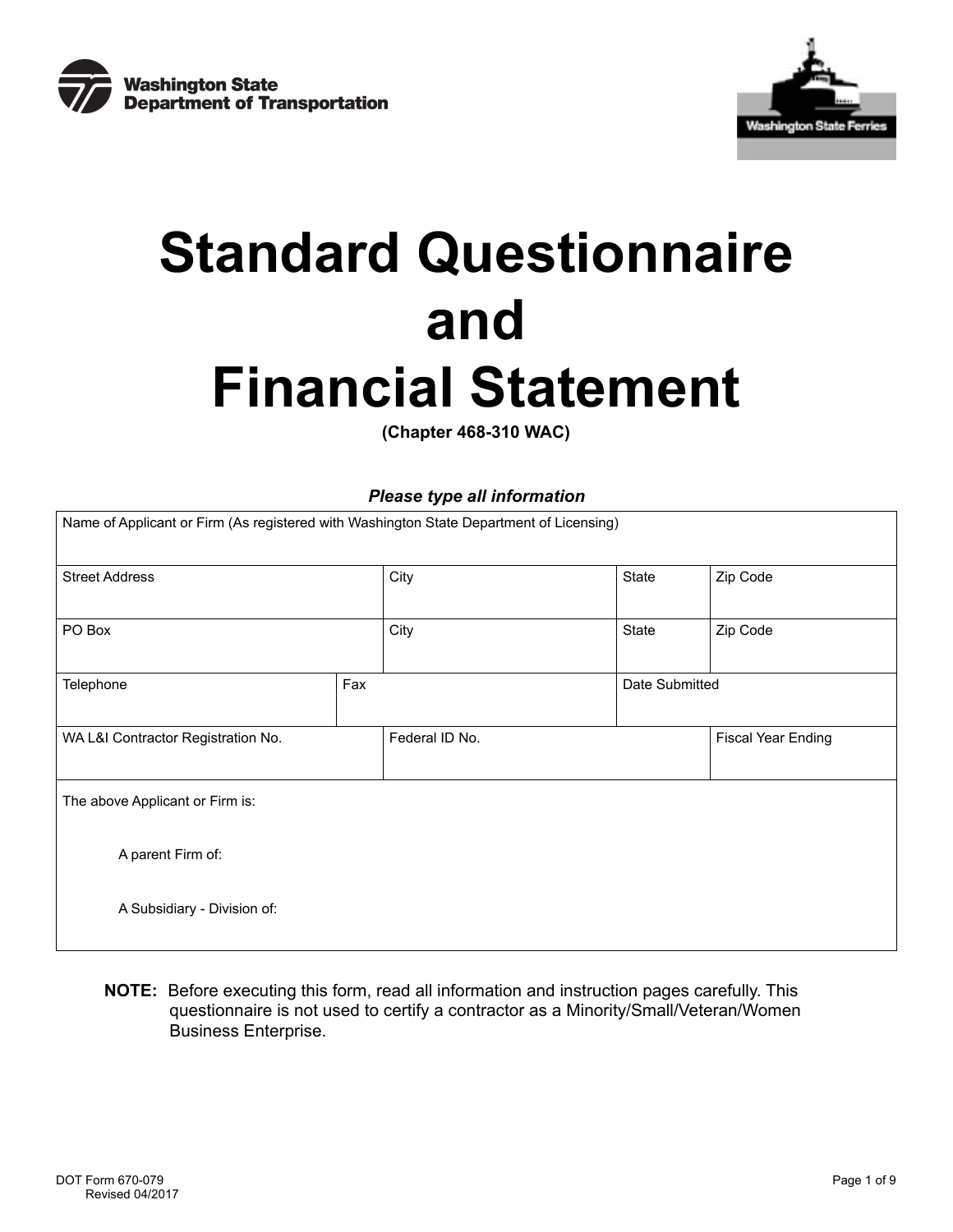## Washington State<br>Department of Transportation **Standard Prequalification Questionnaire**

**Note: Before executing this form, the information and instructions should be read carefully.** 

1. How many years has your organization been in business as a contractor under your present name?

| 2. How many years experience as a: | (a) Prime Contractor | (b) Subcontractor |
|------------------------------------|----------------------|-------------------|
|------------------------------------|----------------------|-------------------|

3. List the construction and repair projects your organization has underway on this date:

|     | Contract<br>Amount \$ | * Class of<br>Work | Percent<br>Completed | Prime or<br>Sub | Contracting Agency and<br><b>Mailing Address</b> | Name and Phone of<br>Owner / Agency Rep. |
|-----|-----------------------|--------------------|----------------------|-----------------|--------------------------------------------------|------------------------------------------|
| За. |                       |                    |                      |                 |                                                  |                                          |
| 3b. |                       |                    |                      |                 |                                                  |                                          |
| 3c. |                       |                    |                      |                 |                                                  |                                          |

*Attach additional sheet(s) if more space is needed* 

4. List the 15 largest contracts in excess of \$10,000 performed by your organization in whole or part within the preceding three years.

|     | Contract<br>Amount \$ | * Class of<br>Work | Percent<br>Completed | Prime or<br>Sub | Contracting Agency and<br>Mailing Address | Name and Phone of Owner /<br>Agency Rep. |
|-----|-----------------------|--------------------|----------------------|-----------------|-------------------------------------------|------------------------------------------|
| 4a. |                       |                    |                      |                 |                                           |                                          |
| 4b. |                       |                    |                      |                 |                                           |                                          |
| 4c. |                       |                    |                      |                 |                                           |                                          |
| 4d. |                       |                    |                      |                 |                                           |                                          |
| 4e. |                       |                    |                      |                 |                                           |                                          |
| 4f. |                       |                    |                      |                 |                                           |                                          |
| 4g. |                       |                    |                      |                 |                                           |                                          |

*Attach additional sheet(s) if more space is needed* 

\*Class description listed on page 4.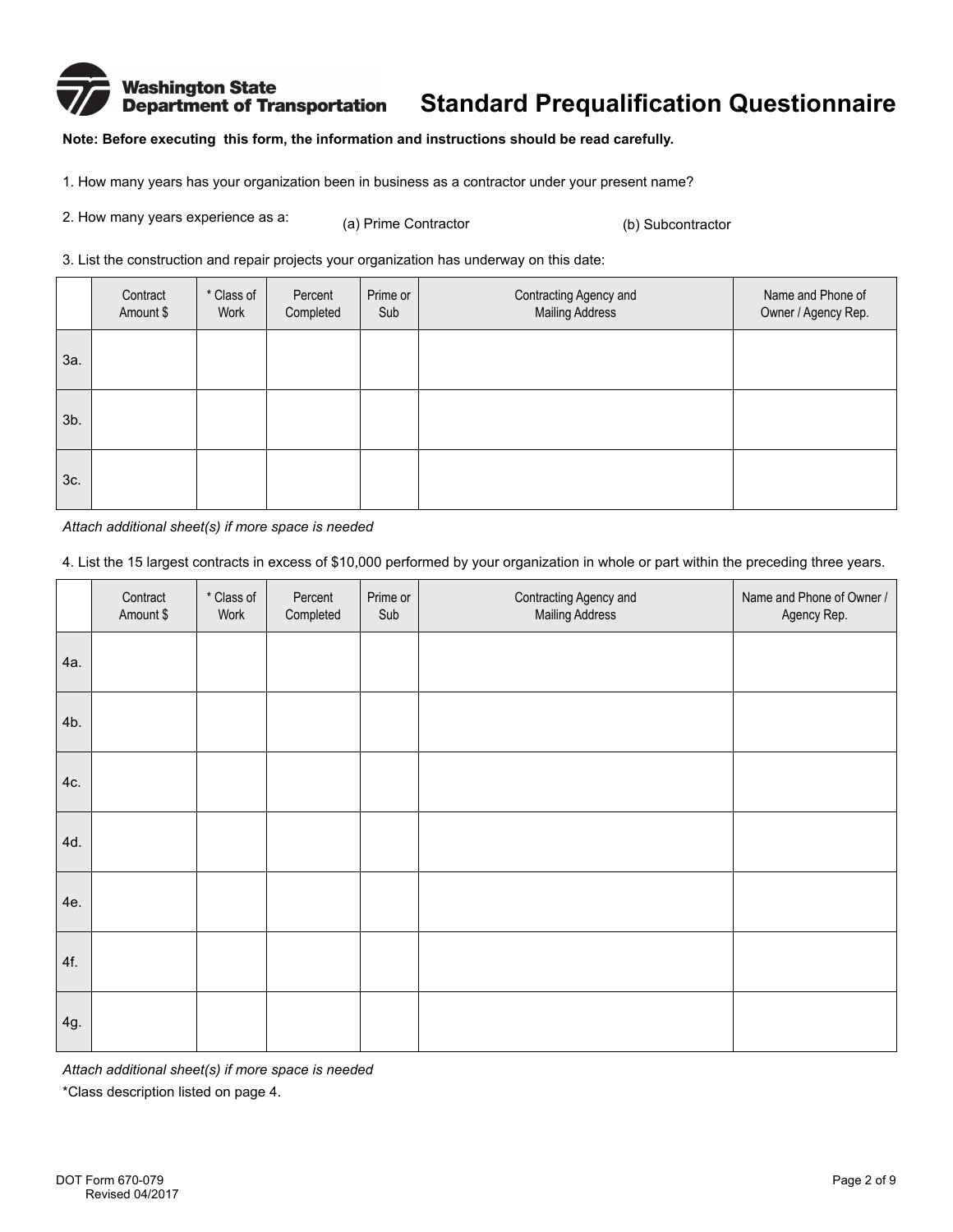|                                        |            |                | 5. Has your organization ever failed to complete any work awarded to you?                                    |            | $\square$ No<br>Yes |  |
|----------------------------------------|------------|----------------|--------------------------------------------------------------------------------------------------------------|------------|---------------------|--|
| If "Yes", state where and reasons why: |            |                |                                                                                                              |            |                     |  |
|                                        |            |                |                                                                                                              |            |                     |  |
|                                        |            |                |                                                                                                              |            |                     |  |
|                                        |            |                |                                                                                                              |            |                     |  |
|                                        |            |                |                                                                                                              |            |                     |  |
|                                        |            |                | 6. MSVWBE / DBE Status (Minority/Small/Veteran/Women Business Enterprise / Disadvantaged Business Enterprise |            |                     |  |
| <b>MBE</b>                             | $\Box$ Yes | $\square$ No   | Certified                                                                                                    | $\Box$ Yes | $\Box$ No           |  |
| <b>SBE</b>                             | $\Box$ Yes | $\bigsqcup$ No | Certified                                                                                                    | $\Box$ Yes | $\Box$ No           |  |
| <b>VOB</b>                             | $\Box$ Yes | $\bigsqcup$ No | Certified                                                                                                    | $\Box$ Yes | $\Box$ No           |  |
|                                        |            |                |                                                                                                              |            |                     |  |

7. What is the construction or repair experience of the principal officers and key employees (including superintendents) of your organization?

WBE  $\Box$  Yes  $\Box$  No Certified  $\Box$  Yes  $\Box$  No

DBE  $\Box$  Yes  $\Box$  No Certified  $\Box$  Yes  $\Box$  No

| Individual's Name | Present Position or Office | Years of Const.<br>Experience | Magnitude and<br>Type of Work | Position Held |
|-------------------|----------------------------|-------------------------------|-------------------------------|---------------|
|                   |                            |                               |                               |               |
|                   |                            |                               |                               |               |
|                   |                            |                               |                               |               |
|                   |                            |                               |                               |               |
|                   |                            |                               |                               |               |
|                   |                            |                               |                               |               |
|                   |                            |                               |                               |               |
|                   |                            |                               |                               |               |
|                   |                            |                               |                               |               |
|                   |                            |                               |                               |               |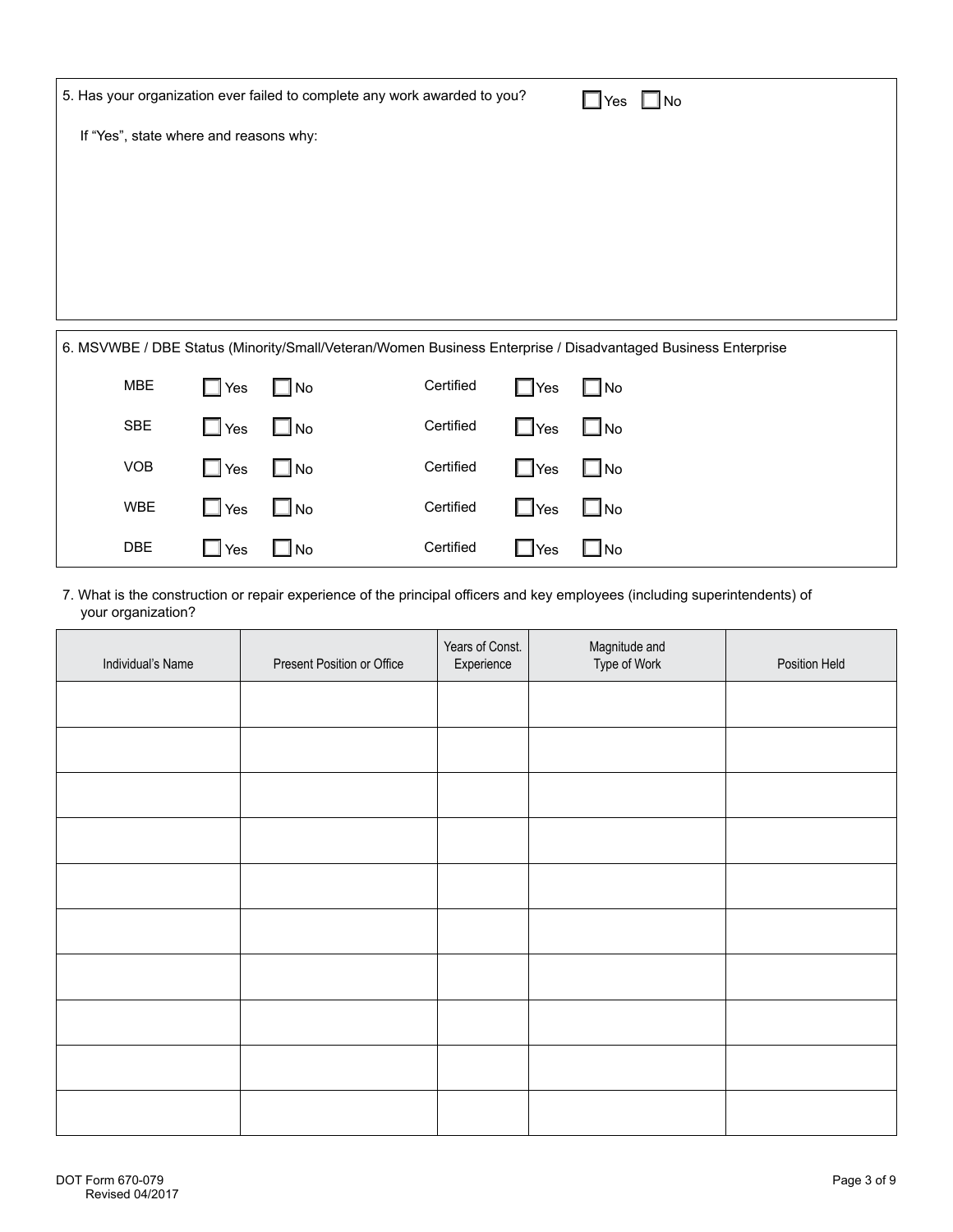| Quantity | Item<br>(Description, Size, Capacity, etc.) | Ownership | Condition | Years of<br>Service | Present Location |
|----------|---------------------------------------------|-----------|-----------|---------------------|------------------|
|          |                                             |           |           |                     |                  |
|          |                                             |           |           |                     |                  |
|          |                                             |           |           |                     |                  |
|          |                                             |           |           |                     |                  |
|          |                                             |           |           |                     |                  |
|          |                                             |           |           |                     |                  |
|          |                                             |           |           |                     |                  |
|          |                                             |           |           |                     |                  |
|          |                                             |           |           |                     |                  |
|          |                                             |           |           |                     |                  |
|          |                                             |           |           |                     |                  |

8. List equipment plant facilities (drydock or other) that are available for anticipated work. (Indicate in column 3 ownership status of equipment and drydock facilities, pier if available. **O** - Own, **R** - Rent\*, **L** - Lease)

\* If rental equipment is used, please have your rental agent(s) submit a letter of guarantee of availability of equipment for your firm. (Individual listing by pieces of equipment is not necessary. Grouping by types of equipment by volume of special work capabilities is sufficient).

9. In which of the following classes of work do you feel you have the equipment and experienced personnel to qualify you for the classification? Indicate those classes for which you feel you qualify by marking "X" in the appropriate box. Identify in the column on the right the complete project(s) you have shown on page 2 which are examples of the class of work you are requesting prequalification.

| Class No. | <b>Class Description</b>                  | Project Example (From Page 2 Listing) |
|-----------|-------------------------------------------|---------------------------------------|
| 81        | <b>Vessel Construction and Renovation</b> |                                       |
| 82        | Drydocking - Hull Repair                  |                                       |
| 83        | <b>Vessel Metal Fabrication Repairs</b>   |                                       |
| 84        | <b>Vessel Electrical Repairs</b>          |                                       |
| 85        | Vessel Miscellaneous Repairs              |                                       |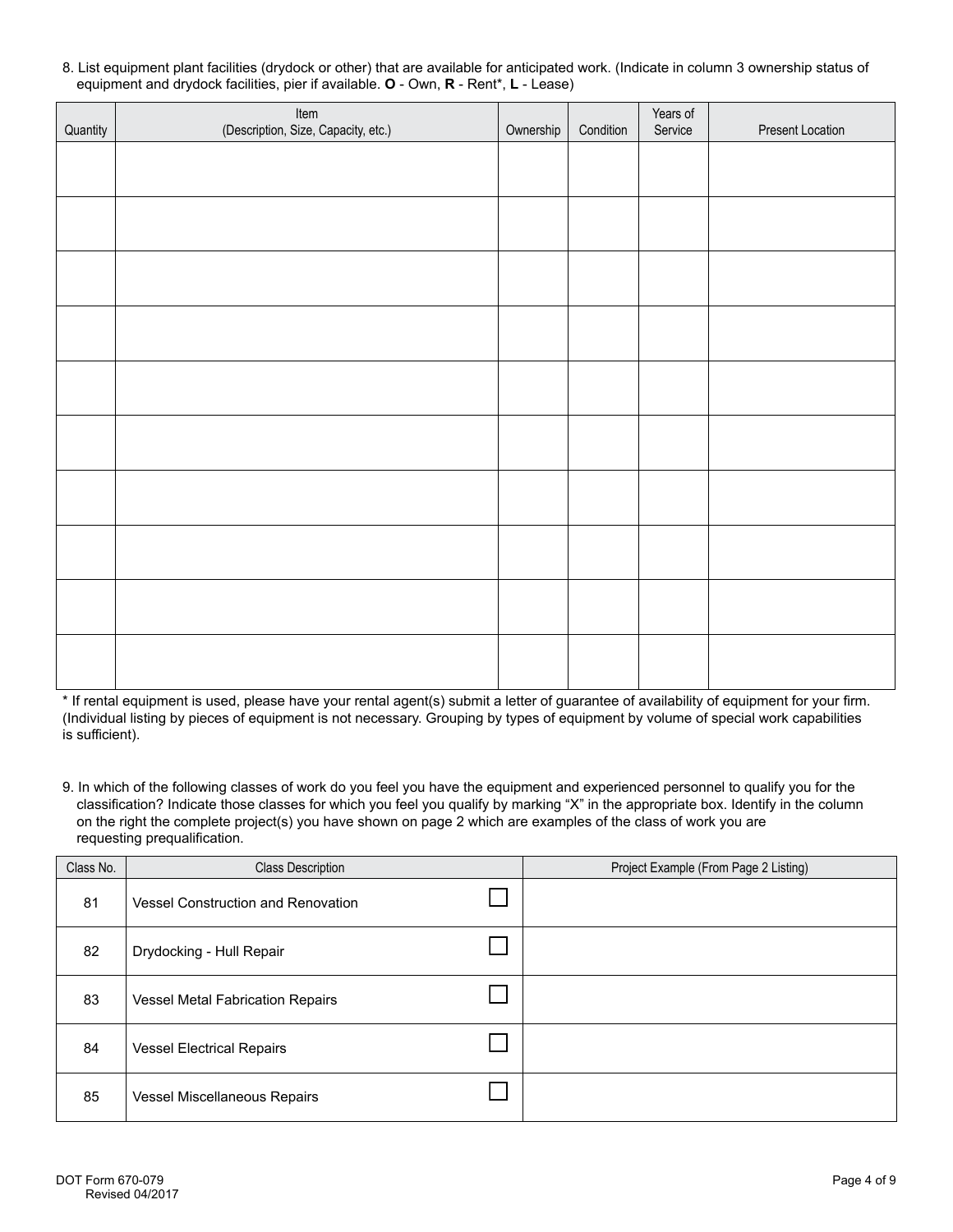

# **Financial Statement**

Attach audited financial statement when appropriate as per chapter 468-310-020(6) WAC.

| 1. End of Applicant's Fiscal Year                                                         |     | 2. Condition at Close of Business (Date) |       |           |      |
|-------------------------------------------------------------------------------------------|-----|------------------------------------------|-------|-----------|------|
| Month                                                                                     | Dav |                                          | Month | Dav       | Year |
| As of the above date, the firm's total assets, liabilities, and net worth are as follows: |     |                                          |       |           |      |
| <b>Total Tangible Assets</b>                                                              |     | <b>Total Liabilities</b>                 |       | Net Worth |      |

#### 3. **Additional Financial Resource(s)** (Financial Institution or Letter of Credit)

A letter of guantee by a parent corporation.

If additional financial resources are used within your Financial Statement above, indicate in the "Yes" column below. Provide copy of bank letter confirming credit line or LOC, parent corporation letter of guarantee or other appropriate doumentation. See attached "General Statement of Bank Credit."

| Source | Dollar Amount | <b>Termination Date</b> | <b>Additional Resources</b> |              |
|--------|---------------|-------------------------|-----------------------------|--------------|
|        |               |                         | $\Box$ Yes                  | $\square$ No |
|        |               |                         | $\Box$ Yes                  | $\square$ No |
|        |               |                         | $\Box$ Yes                  | $\Box$ No    |
|        |               |                         | $\Box$ Yes                  | $\square$ No |

#### **Statement of Financial Ability**

A contractor applying for prequalification certification to perform work in excess of \$10,000,000 shall provide, in addition to the financial data required by the questionnaire, a copy of its audited financial statement for the previous three years as audited by an independent certified public accountant which shall include comparative balance sheets and income statements, a statement of retained earnings, supporting schedules and notes attached thereto, and the opinion of the independent auditor. The financial statement shall not be more than 12 months old when submitted. Additional or alternate financial data may be required for new vessel construction contracts.

1. The firm certifies that its net worth has not substantially changed from that sum shown above in the Financial Statement.

2. The prequalified firm is able to post the deposit (cash, certified check, proposal bond) (5% of amount of bid)) required by RCW 47.28.090 and secure a bond (or approved alternate security for vessel contracts) as required by RCW 39.08 for any project for which it has submitted a bid and is successful low bidder.

3. This firm's largest bonded, successfully completed project within the last five (5) years was:

| The firm's bond for that project was: | Date that project was completed: |
|---------------------------------------|----------------------------------|
| $\sim$ $\sim$ $\sim$                  |                                  |

Name of Firm (As registered with the Washington State Dept. of Licensing)

By (Authorized Signature): Title: Title: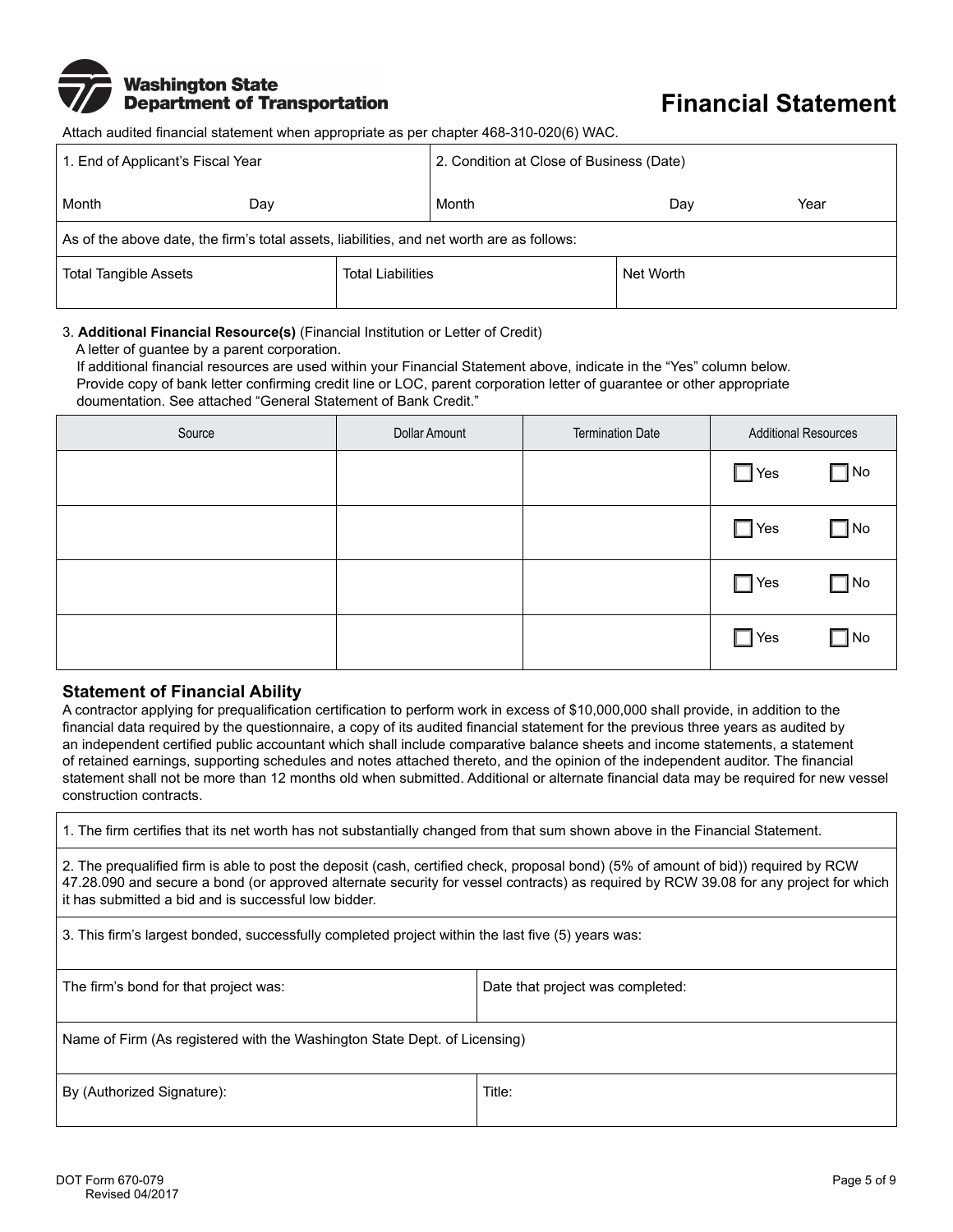## **Authorized Signatures**

List the names and titles of those individuals in your organization who are authorized to execute proposals, contracts, bonds, and other documents and/or instruments on behalf of the organization. Specify if more than one signature is required.

| Print Name        | Print Name        |
|-------------------|-------------------|
|                   |                   |
|                   |                   |
|                   |                   |
| <b>Print Name</b> | <b>Print Name</b> |
|                   |                   |
|                   |                   |
|                   |                   |
| <b>Print Name</b> |                   |
|                   |                   |
|                   |                   |
|                   |                   |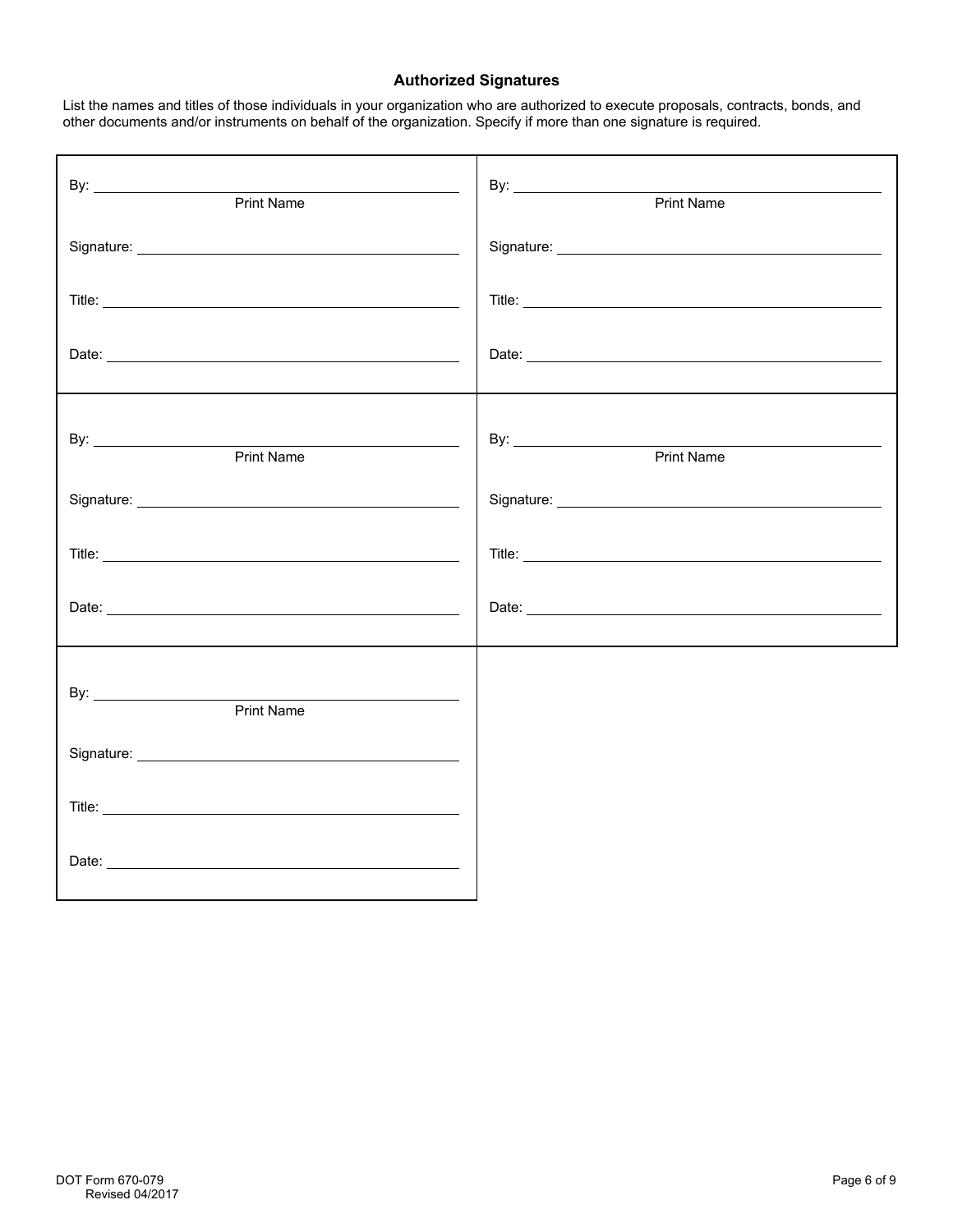### **Execution of the Affidavit**

| <b>Individual</b>                         | Signature of the individual in the firm name under which business is conducted.                                                                                                  |
|-------------------------------------------|----------------------------------------------------------------------------------------------------------------------------------------------------------------------------------|
| Partnership                               | The signature of all partners, general and limited under the firm name, or the signature of their attorney in fact.                                                              |
| Corporation                               | The signature of the authorized officer(s) of the corporation with corporate seal affixed.                                                                                       |
| <b>Limited Liability</b><br>Company (LLC) | The signature of all members, or the signature of their attorney in fact.                                                                                                        |
| <b>Joint Venture</b>                      | Signatures of an authorized representative of each party to the joint venture. Corporate members of a joint<br>venture shall also affix their corporate seal. (See instructions) |

#### **Affidavit**

The undersigned, being duly sworn, deposes and says that the foregoing is a true statement of facts concerning the individual, corporation, co-partnership or joint venture herein named, as of the date indicated, that the financial statement taken from the books of said firm as individual is a true and accurate statement of the financial condition of said firm or individuals as of the date thereof; that the answers to the foregoing interrogatories are true; that this statement is for the express purpose of inducing the Washington State Transportation Commission to award the said firm or individual a contract; and that any depository, vendor, or other agency herein named is hereby authorized to supply the Washington State Transportation Commission or its agent with any information to verify this statement.

| Type of Organization                                                                             |  |  |  |  |  |
|--------------------------------------------------------------------------------------------------|--|--|--|--|--|
| □ Individual □ Co-Partnership □ Joint Venture □ Corporation<br>  Limited Liability Company (LLC) |  |  |  |  |  |
| Name of Firm (As registered with Washington State Department of Licensing):                      |  |  |  |  |  |
| Authorized Signature                                                                             |  |  |  |  |  |
| <b>Authorized Signature</b>                                                                      |  |  |  |  |  |
|                                                                                                  |  |  |  |  |  |

| Subscribed and sworn to me this | dav of |  |
|---------------------------------|--------|--|
|                                 |        |  |

Notary Public in and for the State of

residing at **the contract of the contract of the contract of the contract of the contract of the contract of the contract of the contract of the contract of the contract of the contract of the contract of the contract of t** 

**Corporate Seal** *Corporate* Seal **Notary Seal** 

Subscribed and sworn to me this day of ,

Statement Prepared By Title Date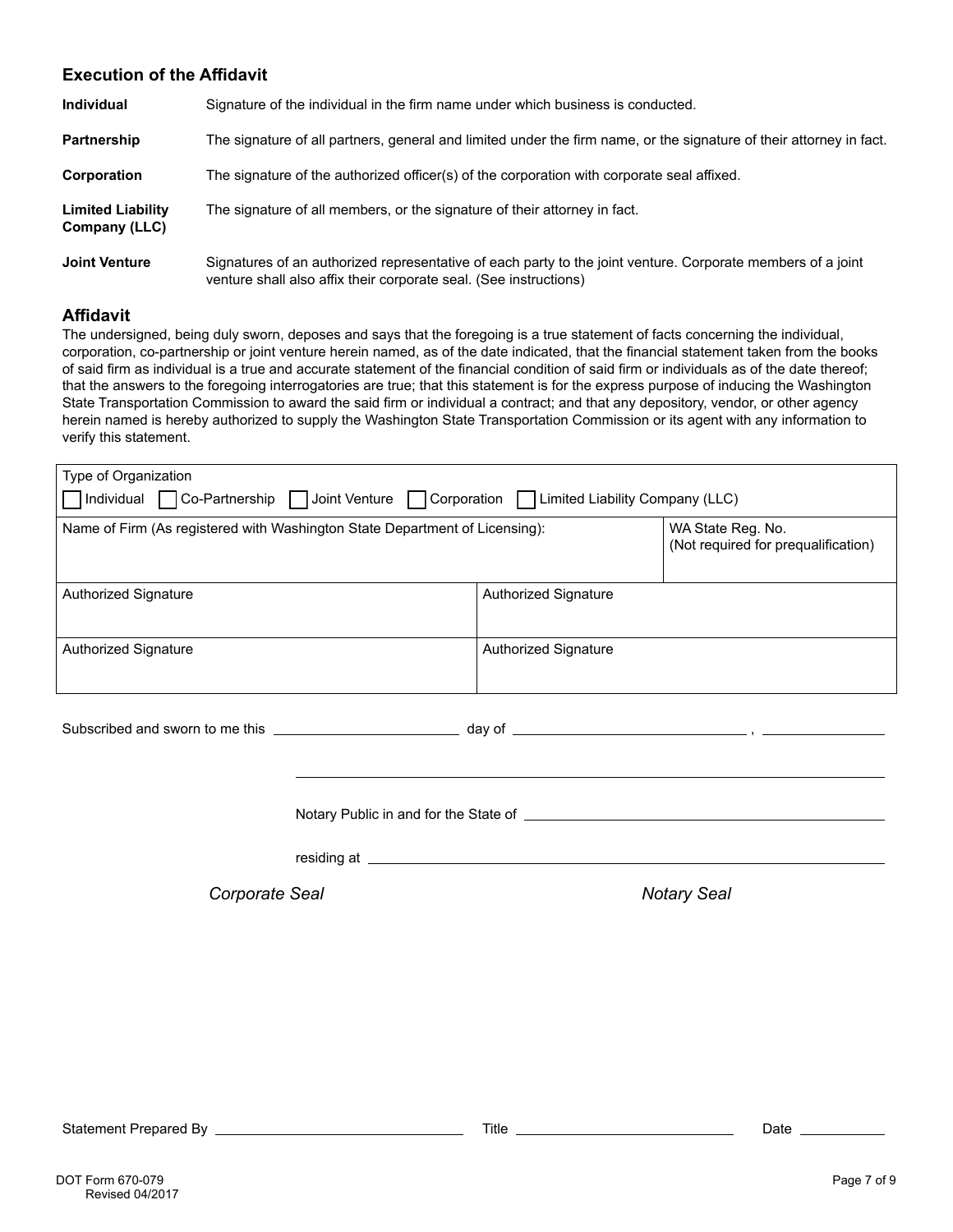| Corporation                                                                           |                | <b>Partnership, Limited Liability Company</b><br>or Joint Venture                                                             |  |  |
|---------------------------------------------------------------------------------------|----------------|-------------------------------------------------------------------------------------------------------------------------------|--|--|
| If your agency is a corporation, complete the following:                              |                | If your agency is a partnership, limited liability company or joint<br>venture, complete the following:                       |  |  |
| Date Incorporated (Month/Year)                                                        | In What State? | Date of Organization/Formation                                                                                                |  |  |
| President's Name                                                                      |                | Status                                                                                                                        |  |  |
|                                                                                       |                | $\Box$ Individual<br>□General Status<br>Continuing                                                                            |  |  |
| Vice President's Name                                                                 |                | Association<br><b>ILimited</b>                                                                                                |  |  |
|                                                                                       |                | Is there any limitation on duration of Partnership, Limited                                                                   |  |  |
| Secretary's Name                                                                      |                | Liability Company or Joint Venture? Ves No<br>If "Yes", Explain:                                                              |  |  |
| Treasurer's Name                                                                      |                |                                                                                                                               |  |  |
|                                                                                       |                |                                                                                                                               |  |  |
| If Out-of-State Corporation, have you complied with Washington's<br>Corporation Laws? |                | If out-of-state Limited Liability Company, have you complied with<br>Washington's laws regarding Limited Liability Companies? |  |  |
|                                                                                       |                |                                                                                                                               |  |  |

Are corporate minutes, LLC agreement or joint venture agreement authorizing prequalification attached?

**Other Organization Affiliation:** List those persons within your organization that have a business affiliation in any other organization involved in construction-oriented projects as contractor, subcontractor, supplier, or consultant.

| Name of Individual | Name and Location of Other Organization |
|--------------------|-----------------------------------------|
|                    |                                         |
|                    |                                         |
|                    |                                         |
|                    |                                         |

### **Non-Collusion**

**In order for your application for Prequalification to be considered, it is necessary to furnish the following information:**

| 1.            | Has your firm ever been indicted, pled guilty, pled nolo contendere (no contest), or been<br>convicted of any offense that has resulted in your firm being barred from being or performing<br>work for any State, Local, or Federal Government? If "Yes", attach a separate sheet(s) to this<br>form giving the details involved, the names of the individuals, and their current employment<br>status with your firm. | $\Box$ Yes $\Box$ No |  |
|---------------|------------------------------------------------------------------------------------------------------------------------------------------------------------------------------------------------------------------------------------------------------------------------------------------------------------------------------------------------------------------------------------------------------------------------|----------------------|--|
| <sup>2.</sup> | Has any officer, employee, or other member of your firm ever been indicted, pled guilty,<br>pled nolo contendere, or been convicted of any illegal restraints of trade, including collusive<br>bidding? If "Yes", attach a separate sheet(s) to this form giving the details involved, the names<br>of the individuals, and their current employment status with your firm.                                            | $\Box$ Yes $\Box$ No |  |
|               | 3. Has your firm or any officer, employee, or member of your firm ever been debarred for violation<br>of various Public Constraint Acts incorporating Labor Standards Provision? If "Yes", attach a<br>separate sheet(s) to this form giving the details involved.                                                                                                                                                     | $\Box$ Yes $\Box$ No |  |
|               | 4. Is your firm under the protection of the bankruptcy court, has pending any petition in<br>bankruptcy court, or have you made an assignment for the benefit of creditors?                                                                                                                                                                                                                                            | l INo<br>IIYes       |  |

 $\Box$  Yes  $\Box$  No